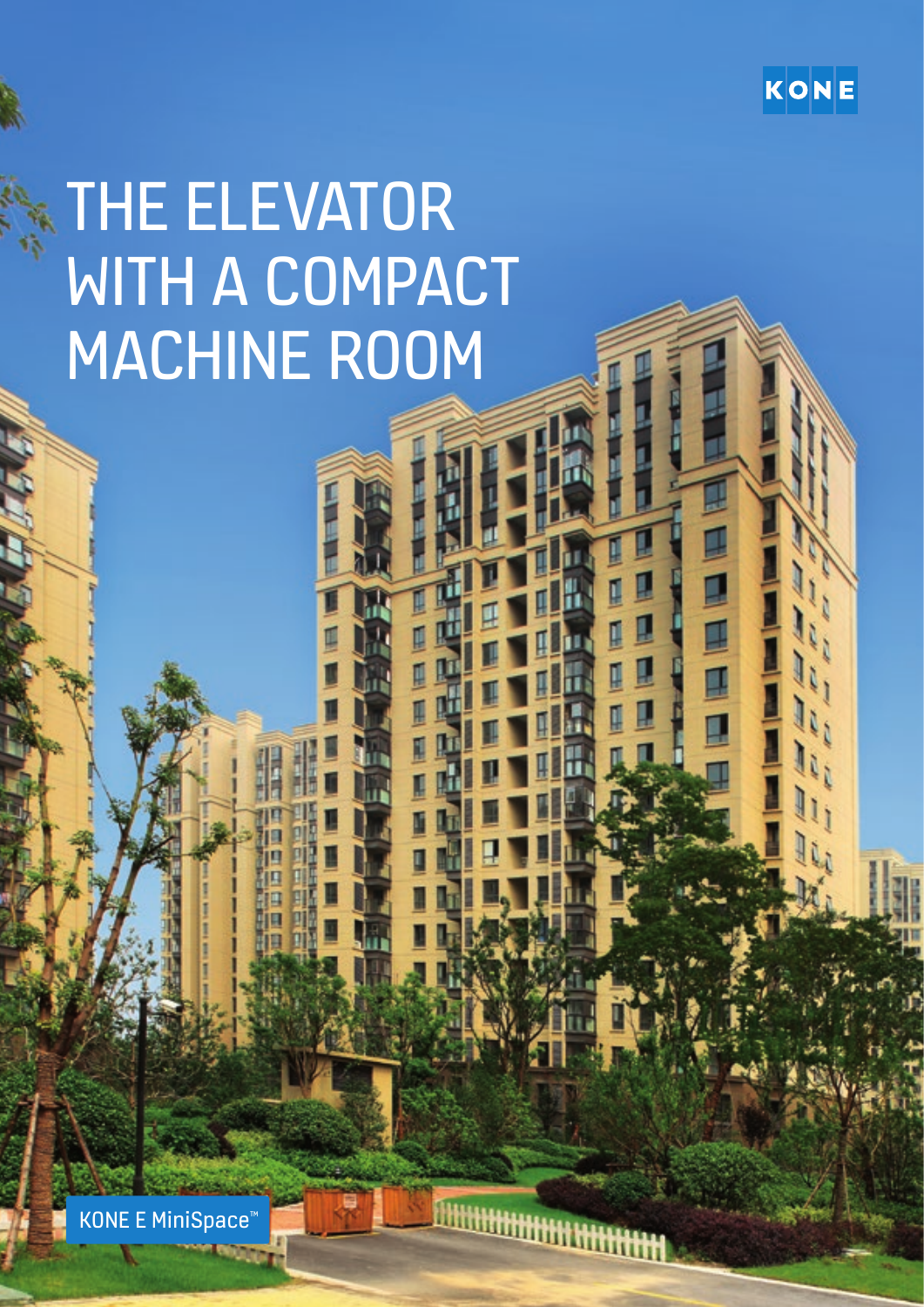# ECONOMICAL AND EFFICIENT – KONE E MINISPACE™

The KONE E MiniSpace™ is an economical solution for providing reliable, efficient, and comfortable transport between floors in residential buildings. Part of the KONE MiniSpace family, the KONE E MiniSpace elevator incorporates the core innovations that have made KONE the industry leader in eco-efficient elevator solutions. Clear specifications and a standardized offering make it easy to choose and install the solution that best fits the needs of your building.



The eco-efficient KONE EcoDisc hoisting system

### Pre-designed specifications to match your needs

The KONE E MiniSpace solution is offered with predesigned options for car size and load. The available options are designed specifically to meet the typical needs of residential environments.

### Save energy with KONE eco-efficient technologies

The KONE E MiniSpace elevator is powered by the energy-efficient KONE EcoDisc® hoisting machine. It is also equipped with standby solutions that switch off the lighting and fan when the elevator is not in use.

### A smooth and quiet ride

The V3F variable-frequency drive ensures a smooth, comfortable ride with an improved acceleration/ deceleration profile, better floor-to-floor travel times, and precision leveling.

### Easy installation and maintenance

The KONE E MiniSpace has a compact machine room that is simply an extension of the elevator shaft, making installation easier and more efficient. Once the elevator is installed, KONE Care™ maintenance solutions help to keep your equipment running smoothly around the clock. KONE has a broad maintenance service supported by a global spare parts network.

### Certified for safety

All KONE manufacturing units are ISO 14001 certified and meet all elevator industry standards and requirements, including (EN81-1:1998/GB7588).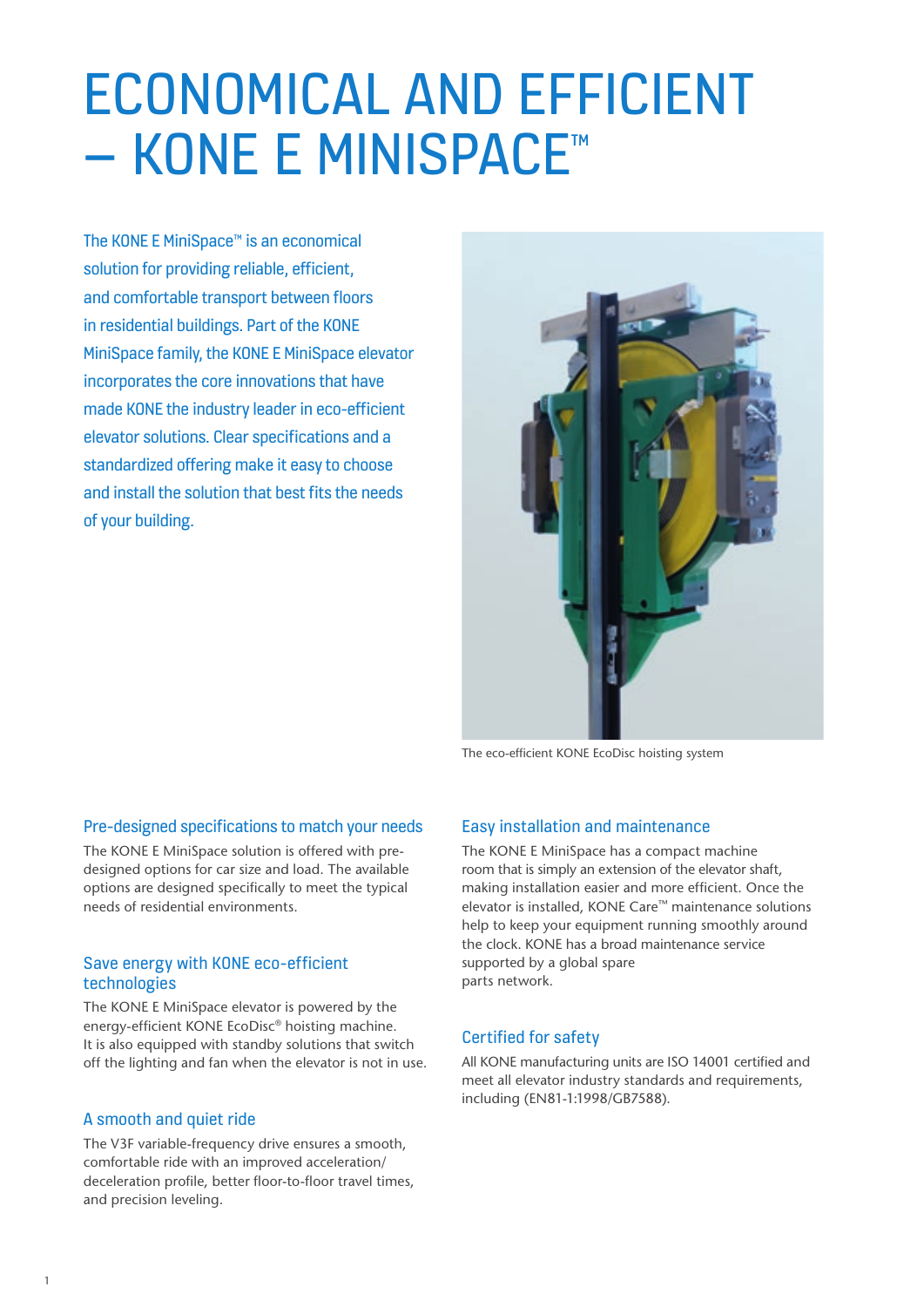## KONE E MINISPACE™ PLANNING DATA

| <b>KONE E MINISPACE PLANNING DATA</b> |              |               |                    |             |            |           |                 |                         |             |
|---------------------------------------|--------------|---------------|--------------------|-------------|------------|-----------|-----------------|-------------------------|-------------|
| PERSONS/                              | <b>SPEED</b> | <b>TRAVEL</b> | <b>CAR SIZE</b>    | <b>DOOR</b> | <b>CAR</b> | LL.<br>mm | <b>LR</b><br>mm | SHAFT SIZE WW X WD (mm) |             |
| LOAD kg                               | m/s          | m             | mm                 | <b>TYPE</b> | type       |           |                 | <b>NOM</b>              | <b>MAX</b>  |
|                                       | $\leq 2.5$   | All TL        | 1100 x 1400        | CO          | <b>SEC</b> | 800       | 1000            | $1750 \times 1900$      | 2045 x 2400 |
|                                       | $\leq 2.5$   | All TL        | $1100 \times 1400$ | CO          | <b>SEC</b> | 900       | 1100            | $1950 \times 1900$      | 2045 x 2400 |
| 8/630                                 | $\leq 2.5$   | All TL        | $1100 \times 1400$ | <b>SO</b>   | <b>SEC</b> | 800       | 1000            | $1655 \times 2000$      | 2045 x 2400 |
|                                       | $\leq 2.5$   | All TL        | 1100 x 1400        | <b>SO</b>   | SEC        | 900       | 1100            | $1670 \times 2000$      | 2045 x 2500 |
|                                       | $\leq 2.5$   | All TL        | 1100 x 1400        | CO          | <b>TTC</b> | 800       | 1000            | $1750 \times 1890$      | 2045 x 1890 |
|                                       | $\leq 2.5$   | All TL        | 1350 x 1400        | CO          | SEC        | 800       | 1000            | $1905 \times 1900$      | 2295 x 2470 |
|                                       | $\leq 2.5$   | All TL        | 1350 x 1400        | CO          | <b>SEC</b> | 900       | 1100            | $1950 \times 1900$      | 2295 x 2470 |
|                                       | $\leq 2.5$   | All TL        | 1350 x 1400        | SO          | SEC        | 800       | 1000            | $1905 \times 2000$      | 2295 x 2500 |
|                                       | $\leq 2.5$   | All TL        | 1350 x 1400        | SO          | <b>SEC</b> | 900       | 1100            | $1920 \times 2000$      | 2295 x 2500 |
|                                       | $\leq 2.5$   | All TL        | 1350 x 1400        | CO          | <b>TTC</b> | 800       | 1000            | $1905 \times 1890$      | 2295 x 1890 |
| 10/800                                | $\leq 2.5$   | All TL        | 1250 x 1500        | CO          | <b>SEC</b> | 800       | 1000            | $1805 \times 1950$      | 2195 x 2500 |
|                                       | $\leq 2.5$   | All TL        | 1250 x 1500        | CO          | <b>SEC</b> | 900       | 1100            | $1950 \times 1950$      | 2195 x 2500 |
|                                       | $\leq 2.5$   | All TL        | 1250 x 1500        | SO          | <b>SEC</b> | 800       | 1000            | $1805 \times 2050$      | 2195 x 2600 |
|                                       | $\leq 2.5$   | All TL        | 1250 x 1500        | SO          | SEC        | 900       | 1100            | $1820 \times 2050$      | 2195 x 2600 |
|                                       | $\leq 2.5$   | All TL        | 1100 x 1650        | CO          | <b>SEC</b> | 800       | 1000            | $1750 \times 2040$      | 2045 x 2640 |
|                                       | $\leq 2.5$   | All TL        | 1100 x 1650        | CO.         | SEC        | 900       | 1100            | $1950 \times 2020$      | 2045 x 2640 |
|                                       | $\leq 2.5$   | All TL        | 1100 x 1650        | <b>SO</b>   | <b>SEC</b> | 800       | 1000            | $1655 \times 2130$      | 2545 x 2650 |
|                                       | $\leq 2.5$   | All TL        | 1100 x 1650        | SO          | SEC        | 900       | 1100            | $1670 \times 2120$      | 2545 x 2650 |
|                                       | $\leq 2.5$   | All TL        | 1600 x 1400        | CO          | <b>SEC</b> | 900       | 1100            | $2155 \times 1910$      | 2545 x 2470 |
|                                       | $\leq 2.5$   | All TL        | 1600 x 1400        | CO.         | <b>SEC</b> | 1000      | 1200            | 2260 x 1910             | 2545 x 2470 |
|                                       | $\leq 2.5$   | All TL        | 1600 x 1400        | SO          | <b>SEC</b> | 900       | 1100            | 2195 x 1990             | 2545 x 2500 |
|                                       | $\leq 2.5$   | All TL        | 1600 x 1400        | SO          | SEC        | 1000      | 1200            | 2210 x 1990             | 2545 x 2500 |
|                                       | $\leq 2.5$   | All TL        | 1400 x 1600        | <b>CO</b>   | <b>SEC</b> | 900       | 1100            | $1955 \times 2000$      | 2345 x 2670 |
| 13/1000                               | $\leq 2.5$   | All TL        | 1400 x 1600        | CO          | SEC        | 1000      | 1200            | $2150 \times 2000$      | 2345 x 2670 |
|                                       | $\leq 2.5$   | All TL        | 1400 x 1600        | SO          | <b>SEC</b> | 900       | 1100            | $1955 \times 2100$      | 2345 x 2700 |
|                                       | $\leq 2.5$   | All TL        | 1400 x 1600        | SO          | <b>SEC</b> | 1000      | 1200            | $1970 \times 2100$      | 2345 x 2700 |
|                                       | $\leq 2.5$   | All TL        | 1400 x 1600        | CO          | <b>TTC</b> | 900       | 1100            | $1955 \times 2090$      | 2345 x 2090 |
|                                       | $\leq 2.5$   | All TL        | 1100 x 2100        | CO          | <b>SEC</b> | 900       | 1100            | $1950 \times 2420$      | 2200 x 3090 |
|                                       | $\leq 2.5$   | All TL        | 1100 x 2100        | CO          | <b>SEC</b> | 1000      | 1200            | $2150 \times 2420$      | 2200 x 3090 |
|                                       | $\leq 2.5$   | All TL        | 1100 x 2100        | SO          | SEC        | 900       | 1100            | $1705 \times 2520$      | 2200 x 3190 |
|                                       | $\leq 2.5$   | All TL        | 1100 x 2100        | SO          | <b>SEC</b> | 1000      | 1200            | $1805 \times 2520$      | 2200 x 3190 |



For more detail please refer to technical documentation

| <b>SPEED</b>           | 1.0, 1.6, 1.75, 2.0, 2.5 m/s                                                |
|------------------------|-----------------------------------------------------------------------------|
| <b>LOAD</b>            | 630, 800, 1000 kg                                                           |
| <b>MAX. STOPS</b>      | 18 (1.0 m/s), 30 (1.6 m/s), 33 (1.75m/s),<br>38 (2.0/2.5 m/s), 39 (2.5 m/s) |
| <b>MAX. TRAVEL</b>     | 55 (1.0 m/s), 85 (1.6 m/s), 95 (1.75 m/s),<br>110 (2.0 m/s), 135 (2.5 m/s)  |
| <b>CAR HEIGHT (CH)</b> | 2200, 2300, 2400, 2500, 2600 mm*                                            |

Note: \* For CH2200 integrated ceiling LF10 is not available.

| <b>RATED</b><br><b>SPEED</b> |                           | <b>OVERHEAD</b><br><b>HEIGHT</b> |              |             |
|------------------------------|---------------------------|----------------------------------|--------------|-------------|
| [m/s]                        | BB ≤ 1600 mm & TL ≤ 120 m | BB > 1600 mm & TL ≤ 120m         | $TL > 120$ m | $SH$ (mm)   |
| 1.0                          | 1330                      | 1415                             | 1475         | $CH + 1340$ |
| 1.6                          | 1475                      | 1560                             | 1620         | $CH + 1500$ |
| 1.75                         | 1510                      | 1595                             | 1655         | $CH + 1550$ |
| 2.0                          | 1580                      | 1665                             | 1725         | $CH + 1650$ |
| 2.5                          | 1945                      | 2030                             | 2090         | $CH + 1950$ |

Γ⊢ แ—่ LL BB  $\triangleright$ 

<u>m</u>

.<br>WW

WD

 $\overline{a}$ 

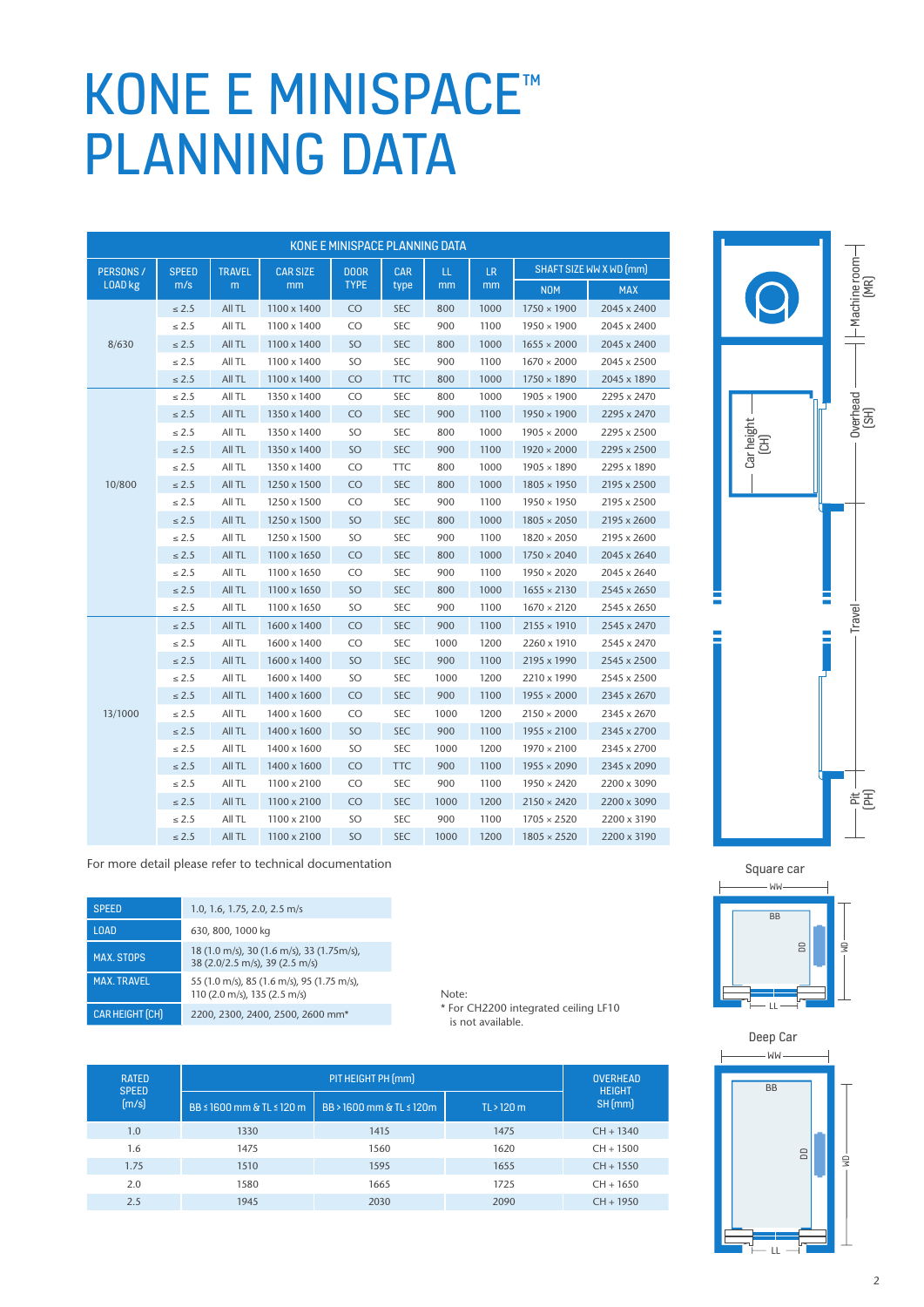# FEATURES

### **BUILT-II**

| <b>MOP T</b>     | Motor protection, thermistors with automatic reset                 | <b>OCVA</b>   | Operation of car ventilation, automatic                            |
|------------------|--------------------------------------------------------------------|---------------|--------------------------------------------------------------------|
| <b>PDDN</b>      | Phase failure detection                                            | <b>STMC</b>   | Stopping of the machine, two contacts                              |
| <b>RDF RC</b>    | Recall drive                                                       | <b>STP C</b>  | Starting torque preset, LWD                                        |
| <b>DTS</b>       | Drive time supervision                                             | <b>TFC T</b>  | Tacho fault counter, three times                                   |
| <b>CDLO</b>      | Car door limit switches, separate open limit                       | <b>CPI CO</b> | Car position indicator in car, dot matrix                          |
| <b>EMR</b>       | Emergency stop switch on car roof                                  | <b>BLF</b>    | Bypass load function                                               |
| <b>EMHO</b>      | Emergency stop switch in well, one switch                          | <b>IDP</b>    | Intensive down peak                                                |
| <b>SGE</b>       | Safety gear contact                                                | <b>ITP</b>    | Intensive two-way peak                                             |
|                  | <b>OSG CM</b> Car overspeed governor in machine room               | <b>IUP</b>    | Intensive up peak                                                  |
| <b>DOP</b>       | Door opening prevention switch in controller                       | <b>ACL B</b>  | Accurate releveling, automatic both open and cl                    |
| <b>TWS C</b>     | Tension weight switch of overspeed governor, car                   | <b>LCD</b>    | Landing calls disconnect                                           |
| EEC <sub>C</sub> | Emergency exit contact in car                                      | <b>PAM C</b>  | Parking at main floor, doors clos                                  |
| <b>OSS LC</b>    | Out of service switch at landing, doors closed, lights off         | <b>LPS VN</b> | Lift position synchronizing                                        |
| <b>LCL</b>       | Landing call registered light                                      | <b>CEL S</b>  | Car emergency lighting, separate light                             |
| <b>CCL</b>       | Car call registered light                                          | <b>EBS S</b>  | Emergency battery supply with supervision                          |
| <b>OLF C</b>     | Overload function, constant light                                  | <b>ABE C</b>  | Alarm bell under/top of car                                        |
| <b>DIA C</b>     | Direction arrows in car                                            | <b>ISEM</b>   | Emergency intercom                                                 |
| <b>CPI PS</b>    | Car position indicator in controller, seven segment                | <b>ISE F</b>  | Five-way intercom system                                           |
| <b>DZIN</b>      | Door zone indication, no buzzer                                    | <b>DOB OI</b> | Door open button, normally open contact                            |
| <b>SCN N</b>     | Start counter, number of starts, not loosing data in power failure | <b>DCBI</b>   | Door close button                                                  |
| <b>ASC T</b>     | Ascending car overspeed protection                                 |               | <b>SRC RNC</b> Safety ray in car, reopen                           |
| <b>BFS</b>       | Buffer switch                                                      | <b>BOF</b>    | Buttons to operate car doors for service purpose                   |
| <b>BMVR</b>      | Braking method, resistor braking                                   | <b>ACL C</b>  | Accurate re-leveling, automatic, closed doors                      |
| <b>COD</b>       | Correction drive feature                                           | <b>SPB BP</b> | Stuck button supervision, both calls, no service                   |
| <b>UCM T</b>     | Uncontrolled car movement                                          | <b>CCB</b>    | Car calls backwards                                                |
| <b>EMP</b>       | Emergency stop switch in control panel                             | <b>CCMA</b>   | Car calls from machine room, all                                   |
| <b>ADO</b>       | Advance door opening                                               | <b>CDC</b>    | Car door contact                                                   |
| <b>REO</b>       | Reopen by landing call in elevator group, one time                 |               | <b>SED WSR</b> Service drive, without limitations, car roof button |
| <b>LWD E</b>     | Load weighing device, electronic detector                          |               | with extra run button                                              |
| <b>OCLA</b>      | Operation of car light, automatic                                  |               | LOA MO Locking of automatic car doors, mechanical lock             |

| √             |                                                                                              |
|---------------|----------------------------------------------------------------------------------------------|
| OCV A         | Operation of car ventilation, automatic                                                      |
| STM C         | Stopping of the machine, two contacts                                                        |
| STP C         | Starting torque preset, LWD                                                                  |
| TFC T         | Tacho fault counter, three times                                                             |
| CPI CO        | Car position indicator in car, dot matrix                                                    |
| BLF           | Bypass load function                                                                         |
| <b>IDP</b>    | Intensive down peak                                                                          |
| <b>ITP</b>    | Intensive two-way peak                                                                       |
| <b>IUP</b>    | Intensive up peak                                                                            |
| <b>ACL B</b>  | Accurate releveling, automatic both open and closed doors                                    |
| <b>LCD</b>    | Landing calls disconnect                                                                     |
| <b>PAM C</b>  | Parking at main floor, doors clos                                                            |
| <b>LPS VN</b> | Lift position synchronizing                                                                  |
| <b>CEL S</b>  | Car emergency lighting, separate light                                                       |
| EBS S         | Emergency battery supply with supervision                                                    |
| <b>ABE C</b>  | Alarm bell under/top of car                                                                  |
| <b>ISEM</b>   | Emergency intercom                                                                           |
| <b>ISE F</b>  | Five-way intercom system                                                                     |
| <b>DOB OI</b> | Door open button, normally open contact                                                      |
| <b>DCBI</b>   | Door close button                                                                            |
|               | <b>SRC RNC</b> Safety ray in car, reopen                                                     |
| <b>BOF</b>    | Buttons to operate car doors for service purposes                                            |
| <b>ACL C</b>  | Accurate re-leveling, automatic, closed doors                                                |
| <b>SPB BP</b> | Stuck button supervision, both calls, no service                                             |
| <b>CCB</b>    | Car calls backwards                                                                          |
| <b>CCM A</b>  | Car calls from machine room, all                                                             |
| <b>CDC</b>    | Car door contact                                                                             |
|               | <b>SED WSR</b> Service drive, without limitations, car roof buttons<br>with extra run button |

OPTION

| <b>FFC S</b>   | Emergency exit contact in shaft                                                            |  |  |  |  |
|----------------|--------------------------------------------------------------------------------------------|--|--|--|--|
| <b>EMHT</b>    | Emergency stop switch in shaft pit, two switches                                           |  |  |  |  |
| <b>ABE M</b>   | Alarm at main floor                                                                        |  |  |  |  |
| <b>OCC</b>     | Ouick close from new car call                                                              |  |  |  |  |
| <b>DAL GP</b>  | Disturbance alarm, general, potential free                                                 |  |  |  |  |
| LIL AM         | Lift link, alarm, mode signals                                                             |  |  |  |  |
| <b>LIL AMB</b> | Lift link, alarm, position binary                                                          |  |  |  |  |
| <b>TSD ES</b>  | Traffic supervision display, with LEDs, in supervision room                                |  |  |  |  |
| <b>CTVI</b>    | Camera in the car, interface only                                                          |  |  |  |  |
| <b>FCC R</b>   | Two touch car call cancel                                                                  |  |  |  |  |
|                | KONE E-LINK™ Elevator monitoring and command system                                        |  |  |  |  |
|                | <b>CRM D/DV KONE China Remote Monitoring, data transmission</b><br>and voice alarm service |  |  |  |  |
| <b>DIT LNP</b> | LAN cable inside travelling cable                                                          |  |  |  |  |
| <b>DIT OFS</b> | Optical fiber inside travelling cable                                                      |  |  |  |  |
| <b>FEB S</b>   | Basement floor extension, separate buttons                                                 |  |  |  |  |
| <b>FET S</b>   | Top floor extension, separate buttons                                                      |  |  |  |  |
| <b>PAD C</b>   | Parking at pre-defined floor, doors closed                                                 |  |  |  |  |
| <b>FID SO</b>  | Fire detection, manual switch, doors open                                                  |  |  |  |  |
| <b>FRD</b>     | Fireman's drive                                                                            |  |  |  |  |
| <b>FID AO</b>  | Fire detection, whole building, alternative return<br>floor, doors open                    |  |  |  |  |
| <b>EBD A</b>   | Emergency battery drive, automatic                                                         |  |  |  |  |

|                | <b>EPD MCF</b> Emergency power drive, to main floor, doors closed,<br>full service                        |
|----------------|-----------------------------------------------------------------------------------------------------------|
| <b>OCV AF</b>  | Operation of car ventilation, automatic                                                                   |
| <b>ISEN</b>    | Multi-intercom system                                                                                     |
| <b>NUD L</b>   | Nudging service, by measuring load                                                                        |
| <b>FCC C</b>   | False car call cancel, by counting stops                                                                  |
| <b>LCC</b>     | Landing call cross coupling, time dependent                                                               |
| <b>OCL AF</b>  | Operation of car light, automatic                                                                         |
| <b>CLS O</b>   | Car light supervision, parking doors open                                                                 |
| ATS C          | Attendant service, using car call buttons as indicators                                                   |
| <b>OSS COI</b> | Out of service switch in car, doors open, lights on,<br>indication car roof buttons with extra run button |
| <b>ACUF</b>    | Lift announcer                                                                                            |
| <b>THD L</b>   | Total harmonic distortion filtering for non MLB drive                                                     |
| <b>EPS S</b>   | Emergency power sequencer, separate                                                                       |
| <b>BMV MU</b>  | Braking method, modulated line braking, resistor braking under<br>special use                             |
| <b>ACL B</b>   | Accurate releveling, automatic, both open and closed doors                                                |
| <b>LSCP</b>    | Provision for loudspeaker in car                                                                          |
| <b>LOCE</b>    | Locking of car calls                                                                                      |
| <b>LOL E</b>   | Locking of landing calls                                                                                  |
| <b>FRE</b>     | <b>Fast recall</b>                                                                                        |
| <b>FPO A</b>   | Full collective pee off, automatic                                                                        |
|                |                                                                                                           |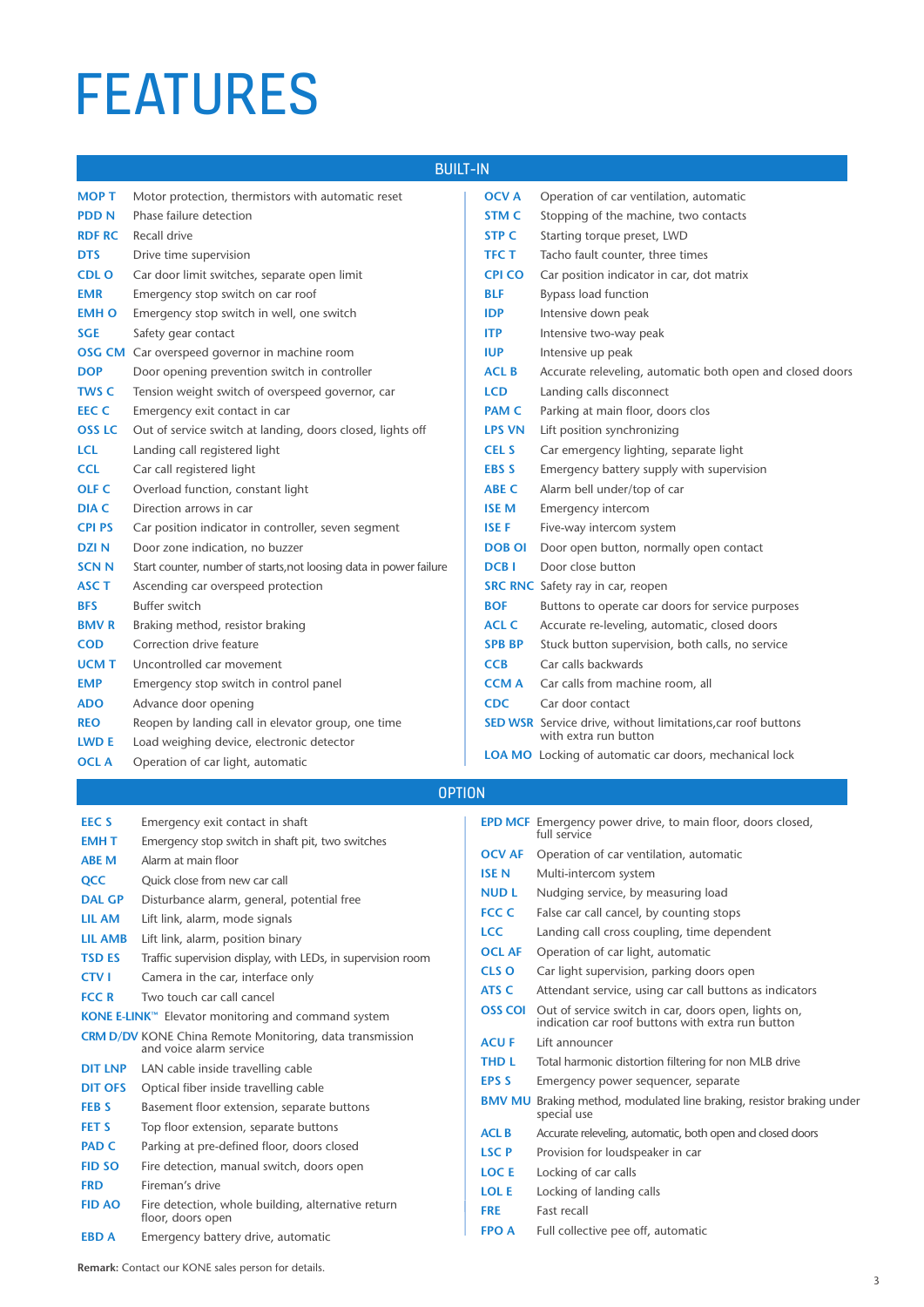# VISUAL OPTIONS

### Cost-effective design

With a selection of design components and materials to choose from, the KONE E MiniSpace offers a cost-effective way to create a visually appealing elevator experience for the tenants in your building.

### CEILINGS



Lighting: **T5** fluorescent tubes Finishing: **ST43** Silver brushed st st **PP10** White painted RAL9010



**CL71** Lighting: **T5** fluorescent tubes<br>Finishing: **PP10** White painted RAL9010<br>**ST43** Silver brushed st st



Lighting: T5 fluorescent tubes Finishing: **PP10** White painted RAL9010 **ST43** Silver brushed st st



Lighting: **T5** fluorescent tubes<br>Finishing: **ST43** Silver brushed st st



**CL80** Lighting: **Led** spot Finishing: **PP10** White painted RAL9010 **ST4** Silver brushed st st **MP1** Silver mirror polished st st



Lighting: **T5** fluorescent tubes Finishing: **PP10** White painted RAL9010 **ST43** Silver brushed st st



Lighting: T5 fluorescent tubes<br>Finishing: ST43 Silver brushed st st



**CL88** Lighting: **LED** spot Finishing: **ST43** Silver brushed st st



Lighting: **T5** fluorescent tubes Finishing: **PP10** White painted RAL9010 **ST43** Silver brushed st st

### **Note:**

Mirror is available in partial height/midwidth size, on rear wall only. Mirror can only be selected together with a handrail.



**KONE E MiniSpace** Ceiling: CL 103 Wall: Fresh Green (PP22) painted steel Floor: Rocky Gray (D25) PVC Handrail: HR31

## **SIGNALIZATION**

#### Car operating panel (COP)



| nanel |  |
|-------|--|

 $\mathbf{a}$ 

高南

**RS** 

Xa

**HR31** Round aluminium tube with black plastic end caps

**HANDRAILS** 

CAR WALL AND DOOR MATERIALS

**HR34** Round curved aluminium tube with black plastic end caps

Puzzle Soft







Curved ends silver brushed

Blusher

|                               |                               | <u>UAIN MALL AND DOUN PIALLINALU</u> |                               |                                 |                                |                            |
|-------------------------------|-------------------------------|--------------------------------------|-------------------------------|---------------------------------|--------------------------------|----------------------------|
| <b>Painted steel</b>          |                               |                                      |                               | Metallic panted steel           |                                | <b>Stainless steel</b>     |
|                               |                               |                                      |                               |                                 |                                |                            |
| <b>PP10</b><br>Pure White     | <b>PP18</b><br>Linen Brown    | <b>PP20</b><br>Wool Gray             | <b>PP22</b><br>Fresh Green    | METP1<br>Champagne              | METP <sub>2</sub><br>Cosmo Red | ST4/ST43<br>Silver brushed |
| <b>FLOORING</b><br><b>PVC</b> |                               |                                      |                               |                                 |                                |                            |
|                               |                               |                                      |                               |                                 |                                |                            |
| $D-6$<br>Light Brown          | D <sub>24</sub><br>Moon White | D <sub>25</sub><br>Rocky Gray        | D <sub>26</sub><br>Lava Stone | D <sub>27</sub><br>Saturn Brown | D <sub>29</sub><br>Mars Red    | D30<br>Galaxy              |
|                               |                               |                                      |                               |                                 |                                |                            |
| D31<br>Bamboo                 |                               |                                      |                               |                                 |                                |                            |
| <b>Patterned PVC</b>          |                               |                                      |                               |                                 |                                |                            |
|                               |                               |                                      |                               |                                 |                                |                            |
| <b>DG01</b>                   | <b>DG02</b>                   | DG03                                 | DC <sub>04</sub>              | <b>DG05</b>                     | DG06                           |                            |

Puzzle Bright

Legno

Browny **DG02** Chessboard